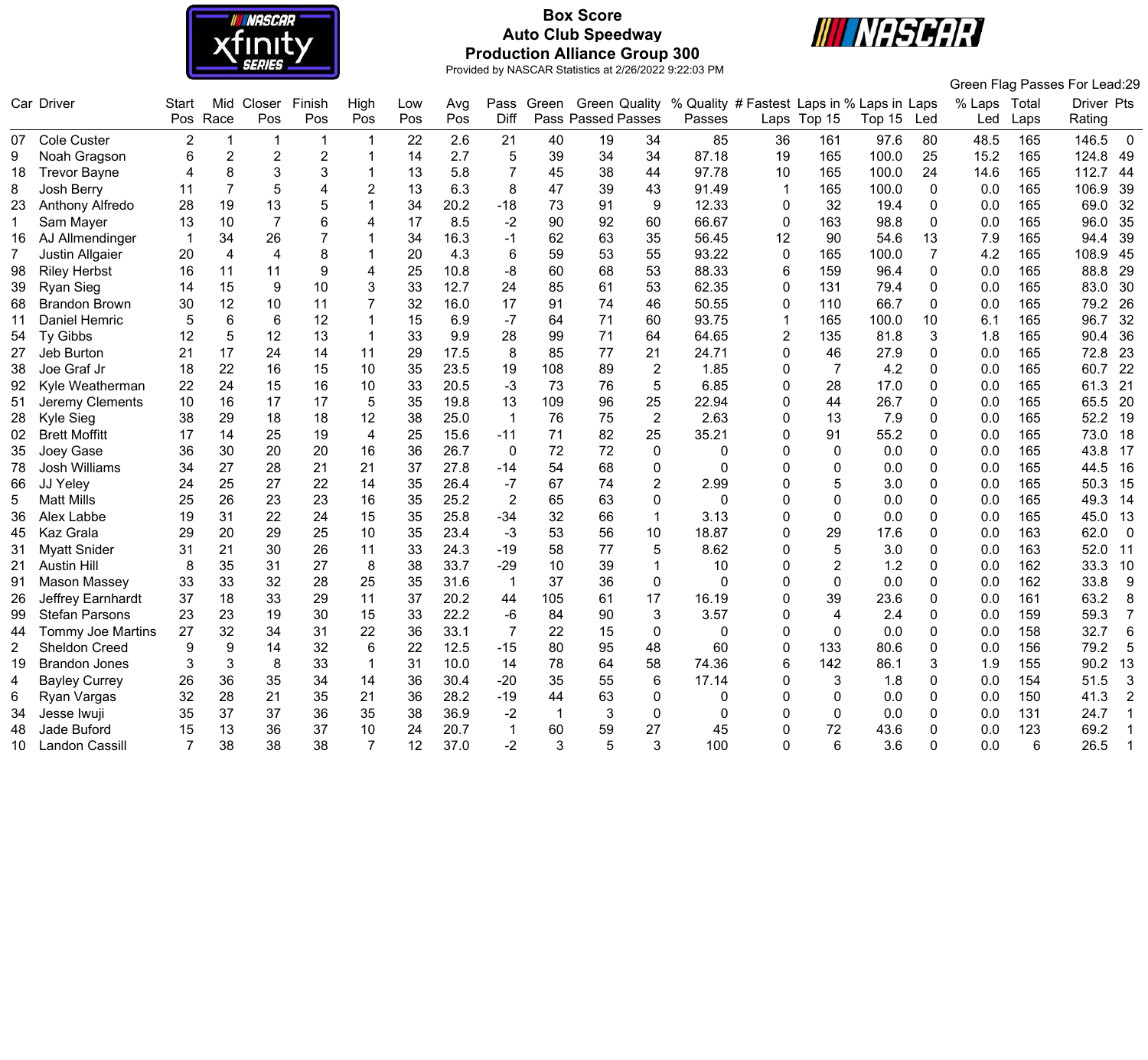

#### **Average Running Position Auto Club Speedway Production Alliance Group 300**



| Rank Car |                | <b>Driver</b>         | Team                                        | Finish Pos.             | <b>Average Pos</b> |
|----------|----------------|-----------------------|---------------------------------------------|-------------------------|--------------------|
| 1        | 07             | Cole Custer           | <b>Production Alliance Group</b>            | $\mathbf 1$             | 2.64               |
| 2        | 9              | Noah Gragson          | Bass Pro Shops TrueTimber BRCC              | $\overline{\mathbf{c}}$ | 2.73               |
| 3        | $\overline{7}$ | Justin Allgaier       | <b>BRANDT</b>                               | 8                       | 4.34               |
| 4        | 18             | <b>Trevor Bayne</b>   | <b>Devotion Nutrition</b>                   | 3                       | 5.81               |
| 5        | 8              | Josh Berry            | <b>PUBG MOBILE</b>                          | 4                       | 6.32               |
| 6        | 11             | Daniel Hemric         | Poppy Bank                                  | 12                      | 6.94               |
| 7        | $\mathbf{1}$   | Sam Mayer             | <b>Accelerate Pros Talent</b>               | 6                       | 8.47               |
| 8        | 54             | Ty Gibbs              | <b>Monster Energy</b>                       | 13                      | 9.87               |
| 9        | 19             | <b>Brandon Jones</b>  | Menards\Patriot Lighting                    | 33                      | 9.96               |
| 10       | 98             | <b>Riley Herbst</b>   | <b>Monster Energy</b>                       | 9                       | 10.82              |
| 11       | $\overline{2}$ | <b>Sheldon Creed</b>  | Whelen                                      | 32                      | 12.53              |
| 12       | 39             | <b>Ryan Sieg</b>      | CMRroofing.com\ A-game                      | 10                      | 12.72              |
| 13       | 02             | <b>Brett Moffitt</b>  | <b>Half Off Wholesale</b>                   | 19                      | 15.63              |
| 14       | 68             | <b>Brandon Brown</b>  | TradeTheChain.com                           | 11                      | 16.04              |
| 15       | 16             | AJ Allmendinger       | <b>Nutrien Ag Solutions</b>                 | $\overline{7}$          | 16.25              |
| 16       | 27             | Jeb Burton            | <b>Arrowhead Brass</b>                      | 14                      | 17.47              |
| 17       | 51             | Jeremy Clements       | <b>First Pacific Funding</b>                | 17                      | 19.81              |
| 18       | 23             | Anthony Alfredo       | Dude Wipes                                  | 5                       | 20.16              |
| 19       | 26             | Jeffrey Earnhardt     | ForeverLawn / Harvest                       | 29                      | 20.24              |
| 20       | 92             | Kyle Weatherman       | <b>PORAC</b>                                | 16                      | 20.46              |
| 21       | 48             | Jade Buford           | <b>Big Machine Spiked Coolers</b>           | 37                      | 20.69              |
| 22       | 99             | <b>Stefan Parsons</b> | <b>SOKAL</b>                                | 30                      | 22.16              |
| 23       | 45             | Kaz Grala             | <b>Lilly Finance/Ruedebusch</b>             | 25                      | 23.42              |
| 24       | 38             | Joe Graf Jr           | Tahoe Blue Vodka                            | 15                      | 23.54              |
| 25       | 31             | <b>Myatt Snider</b>   | TaxSlayer                                   | 26                      | 24.27              |
| 26       | 28             | Kyle Sieg             | TopPools.com                                | 18                      | 25.04              |
| 27       | 5              | <b>Matt Mills</b>     | J.F. Electric                               | 23                      | 25.24              |
| 28       | 36             | Alex Labbe            | <b>Southwest Site Services</b>              | 24                      | 25.82              |
| 29       | 66             | JJ Yeley              | <b>Remote Health Solutions</b>              | 22                      | 26.36              |
| 30       | 35             | Joey Gase             | One Legacy                                  | 20                      | 26.65              |
| 31       | 78             | Josh Williams         | American Iron Rentals & I.M.S               | 21                      | 27.78              |
| 32       | 6              | Ryan Vargas           | <b>Swann Security</b>                       | 35                      | 28.17              |
| 33       | $\overline{4}$ | <b>Bayley Currey</b>  | <b>KSDT CPA</b>                             | 34                      | 30.35              |
| 34       | 91             | <b>Mason Massey</b>   | <b>BRUNT Workwear</b>                       | 28                      | 31.60              |
| 35       | 44             | Tommy Joe Martins     | <b>Market Rebellion</b>                     | 31                      | 33.10              |
| 36       | 21             | <b>Austin Hill</b>    | <b>Bennett Transportation and Logistics</b> | 27                      | 33.67              |
| 37       | 34             | Jesse Iwuji           | Chevy Truck Month                           | 36                      | 36.93              |
| 38       | 10             | Landon Cassill        | Carnomaly                                   | 38                      | 37.01              |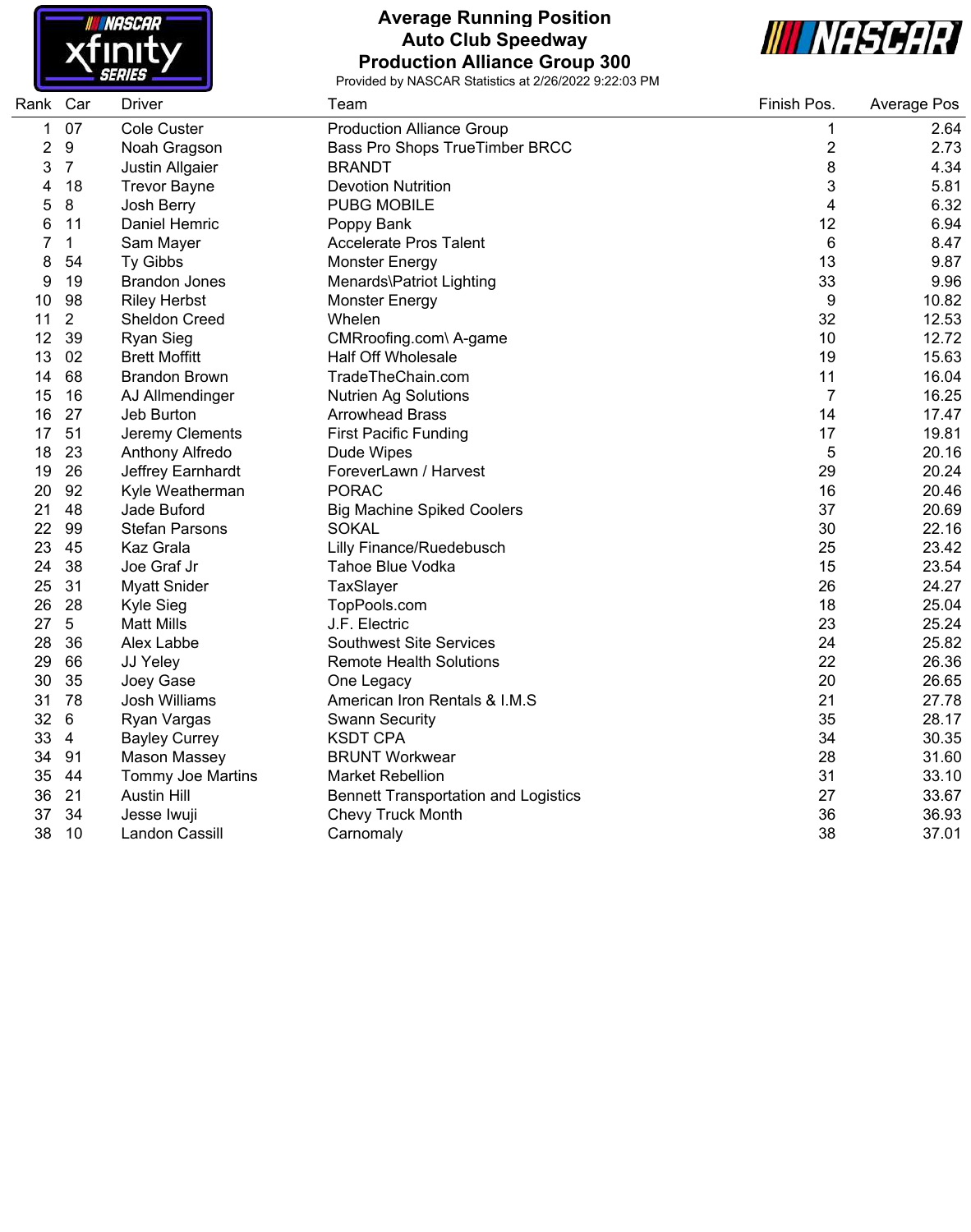

# **Closers Auto Club Speedway Production Alliance Group 300**



| Rank Car |                | <b>Driver</b>         | Team                                        | Closing Pos.   | Finish Pos.    | Gained                  |
|----------|----------------|-----------------------|---------------------------------------------|----------------|----------------|-------------------------|
| 1        | 16             | AJ Allmendinger       | <b>Nutrien Ag Solutions</b>                 | 26             | 7              | 19                      |
| 2        | 27             | Jeb Burton            | <b>Arrowhead Brass</b>                      | 24             | 14             | 10                      |
| 3        | 23             | Anthony Alfredo       | Dude Wipes                                  | 13             | 5              | 8                       |
| 4        | 78             | <b>Josh Williams</b>  | American Iron Rentals & I.M.S               | 28             | 21             | 7                       |
| 5        | 02             | <b>Brett Moffitt</b>  | <b>Half Off Wholesale</b>                   | 25             | 19             | 6                       |
| 6        | 66             | JJ Yeley              | <b>Remote Health Solutions</b>              | 27             | 22             | 5                       |
| 7        | 45             | Kaz Grala             | <b>Lilly Finance/Ruedebusch</b>             | 29             | 25             | $\overline{\mathbf{4}}$ |
| 8        | 31             | <b>Myatt Snider</b>   | TaxSlayer                                   | 30             | 26             | 4                       |
| 9        | 21             | <b>Austin Hill</b>    | <b>Bennett Transportation and Logistics</b> | 31             | 27             | 4                       |
| 10       | 91             | <b>Mason Massey</b>   | <b>BRUNT Workwear</b>                       | 32             | 28             | $\overline{\mathbf{4}}$ |
| 11       | 26             | Jeffrey Earnhardt     | ForeverLawn / Harvest                       | 33             | 29             | $\overline{\mathbf{4}}$ |
| 12       | 44             | Tommy Joe Martins     | <b>Market Rebellion</b>                     | 34             | 31             | 3                       |
| 13       | 98             | <b>Riley Herbst</b>   | <b>Monster Energy</b>                       | 11             | 9              | $\overline{2}$          |
| 14       | 8              | Josh Berry            | <b>PUBG MOBILE</b>                          | 5              | 4              | 1                       |
| 15       | $\mathbf{1}$   | Sam Mayer             | <b>Accelerate Pros Talent</b>               | $\overline{7}$ | 6              | 1                       |
| 16       | 38             | Joe Graf Jr           | Tahoe Blue Vodka                            | 16             | 15             | 1                       |
| 17       | $\overline{4}$ | <b>Bayley Currey</b>  | <b>KSDT CPA</b>                             | 35             | 34             |                         |
| 18       | 34             | Jesse Iwuji           | <b>Chevy Truck Month</b>                    | 37             | 36             | 1                       |
| 19       | 07             | Cole Custer           | <b>Production Alliance Group</b>            | 1              | 1              | 0                       |
| 20       | 9              | Noah Gragson          | Bass Pro Shops TrueTimber BRCC              | 2              | $\overline{c}$ | 0                       |
| 21       | 18             | <b>Trevor Bayne</b>   | <b>Devotion Nutrition</b>                   | 3              | 3              | 0                       |
| 22       | 51             | Jeremy Clements       | <b>First Pacific Funding</b>                | 17             | 17             | 0                       |
| 23       | 28             | Kyle Sieg             | TopPools.com                                | 18             | 18             | 0                       |
| 24       | 35             | Joey Gase             | One Legacy                                  | 20             | 20             | 0                       |
| 25       | $5\,$          | <b>Matt Mills</b>     | J.F. Electric                               | 23             | 23             | 0                       |
| 26       | 10             | Landon Cassill        | Carnomaly                                   | 38             | 38             | $\mathbf 0$             |
| 27       | 39             | <b>Ryan Sieg</b>      | CMRroofing.com\ A-game                      | 9              | 10             | $-1$                    |
| 28       | 68             | <b>Brandon Brown</b>  | TradeTheChain.com                           | 10             | 11             | $-1$                    |
| 29       | 54             | Ty Gibbs              | <b>Monster Energy</b>                       | 12             | 13             | -1                      |
| 30       | 92             | Kyle Weatherman       | <b>PORAC</b>                                | 15             | 16             | $-1$                    |
| 31       | 48             | Jade Buford           | <b>Big Machine Spiked Coolers</b>           | 36             | 37             | $-1$                    |
| 32       | 36             | Alex Labbe            | <b>Southwest Site Services</b>              | 22             | 24             | $-2$                    |
| 33       | $\overline{7}$ | Justin Allgaier       | <b>BRANDT</b>                               | 4              | 8              | $-4$                    |
| 34       | 11             | Daniel Hemric         | Poppy Bank                                  | $\,6$          | 12             | $-6$                    |
| 35       | 99             | <b>Stefan Parsons</b> | <b>SOKAL</b>                                | 19             | 30             | $-11$                   |
| 36       | 6              | Ryan Vargas           | <b>Swann Security</b>                       | 21             | 35             | $-14$                   |
| 37       | $\overline{2}$ | <b>Sheldon Creed</b>  | Whelen                                      | 14             | 32             | $-18$                   |
| 38       | 19             | <b>Brandon Jones</b>  | Menards\Patriot Lighting                    | 8              | 33             | $-25$                   |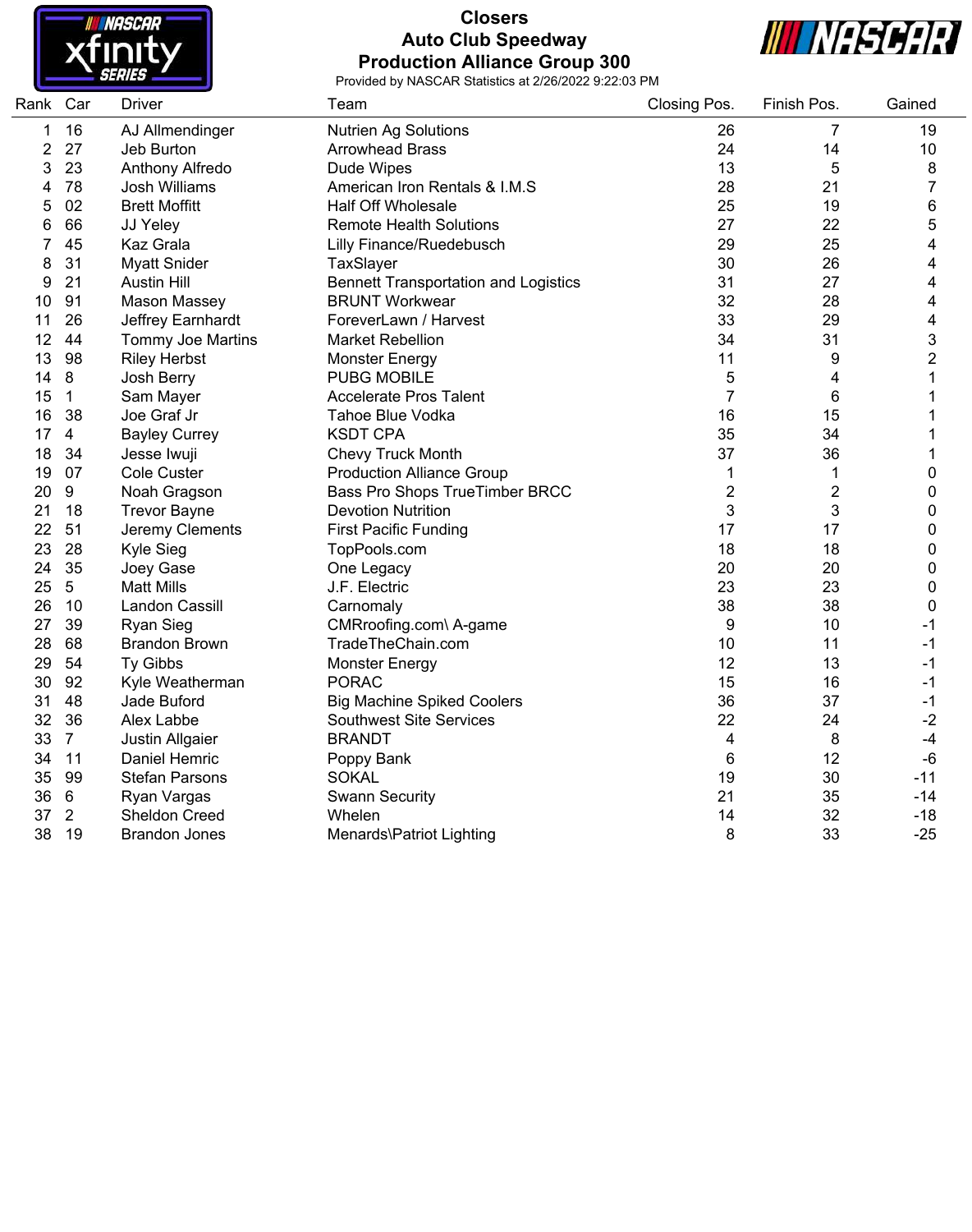

# **Driver Rating Auto Club Speedway Production Alliance Group 300**



| Rank | Car            | <b>Driver</b>            | Team                                        | Finish Pos.    | <b>Driver Rating</b> |
|------|----------------|--------------------------|---------------------------------------------|----------------|----------------------|
| 1    | 07             | Cole Custer              | <b>Production Alliance Group</b>            | 1              | 146.5                |
| 2    | 9              | Noah Gragson             | Bass Pro Shops TrueTimber BRCC              | 2              | 124.8                |
| 3    | 18             | <b>Trevor Bayne</b>      | <b>Devotion Nutrition</b>                   | 3              | 112.7                |
| 4    | $\overline{7}$ | Justin Allgaier          | <b>BRANDT</b>                               | 8              | 108.9                |
| 5    | 8              | Josh Berry               | <b>PUBG MOBILE</b>                          | 4              | 106.9                |
| 6    | 11             | Daniel Hemric            | Poppy Bank                                  | 12             | 96.7                 |
|      | $\mathbf{1}$   | Sam Mayer                | <b>Accelerate Pros Talent</b>               | 6              | 96.0                 |
| 8    | 16             | AJ Allmendinger          | <b>Nutrien Ag Solutions</b>                 | $\overline{7}$ | 94.4                 |
| 9    | 54             | Ty Gibbs                 | <b>Monster Energy</b>                       | 13             | 90.4                 |
| 10   | 19             | <b>Brandon Jones</b>     | Menards\Patriot Lighting                    | 33             | 90.2                 |
| 11   | 98             | <b>Riley Herbst</b>      | <b>Monster Energy</b>                       | 9              | 88.8                 |
| 12   | 39             | <b>Ryan Sieg</b>         | CMRroofing.com\ A-game                      | 10             | 83.0                 |
| 13   | 68             | <b>Brandon Brown</b>     | TradeTheChain.com                           | 11             | 79.2                 |
| 14   | $\overline{2}$ | <b>Sheldon Creed</b>     | Whelen                                      | 32             | 79.2                 |
| 15   | 02             | <b>Brett Moffitt</b>     | <b>Half Off Wholesale</b>                   | 19             | 73.0                 |
| 16   | 27             | Jeb Burton               | <b>Arrowhead Brass</b>                      | 14             | 72.8                 |
| 17   | 48             | Jade Buford              | <b>Big Machine Spiked Coolers</b>           | 37             | 69.2                 |
| 18   | 23             | Anthony Alfredo          | Dude Wipes                                  | 5              | 69.0                 |
| 19   | 51             | Jeremy Clements          | <b>First Pacific Funding</b>                | 17             | 65.5                 |
| 20   | 26             | Jeffrey Earnhardt        | ForeverLawn / Harvest                       | 29             | 63.2                 |
| 21   | 45             | Kaz Grala                | Lilly Finance/Ruedebusch                    | 25             | 62.0                 |
| 22   | 92             | Kyle Weatherman          | <b>PORAC</b>                                | 16             | 61.3                 |
| 23   | 38             | Joe Graf Jr              | Tahoe Blue Vodka                            | 15             | 60.7                 |
| 24   | 99             | <b>Stefan Parsons</b>    | <b>SOKAL</b>                                | 30             | 59.3                 |
| 25   | 28             | Kyle Sieg                | TopPools.com                                | 18             | 52.2                 |
| 26   | 31             | <b>Myatt Snider</b>      | TaxSlayer                                   | 26             | 52.0                 |
| 27   | $\overline{4}$ | <b>Bayley Currey</b>     | <b>KSDT CPA</b>                             | 34             | 51.5                 |
| 28   | 66             | JJ Yeley                 | <b>Remote Health Solutions</b>              | 22             | 50.3                 |
| 29   | 5              | <b>Matt Mills</b>        | J.F. Electric                               | 23             | 49.3                 |
| 30   | 36             | Alex Labbe               | <b>Southwest Site Services</b>              | 24             | 45.0                 |
| 31   | 78             | Josh Williams            | American Iron Rentals & I.M.S               | 21             | 44.5                 |
| 32   | 35             | Joey Gase                | One Legacy                                  | 20             | 43.8                 |
| 33   | 6              | Ryan Vargas              | <b>Swann Security</b>                       | 35             | 41.3                 |
| 34   | 91             | <b>Mason Massey</b>      | <b>BRUNT Workwear</b>                       | 28             | 33.8                 |
| 35   | 21             | <b>Austin Hill</b>       | <b>Bennett Transportation and Logistics</b> | 27             | 33.3                 |
| 36   | 44             | <b>Tommy Joe Martins</b> | <b>Market Rebellion</b>                     | 31             | 32.7                 |
| 37   | 10             | Landon Cassill           | Carnomaly                                   | 38             | 26.5                 |
| 38   | 34             | Jesse Iwuji              | <b>Chevy Truck Month</b>                    | 36             | 24.7                 |
|      |                |                          |                                             |                |                      |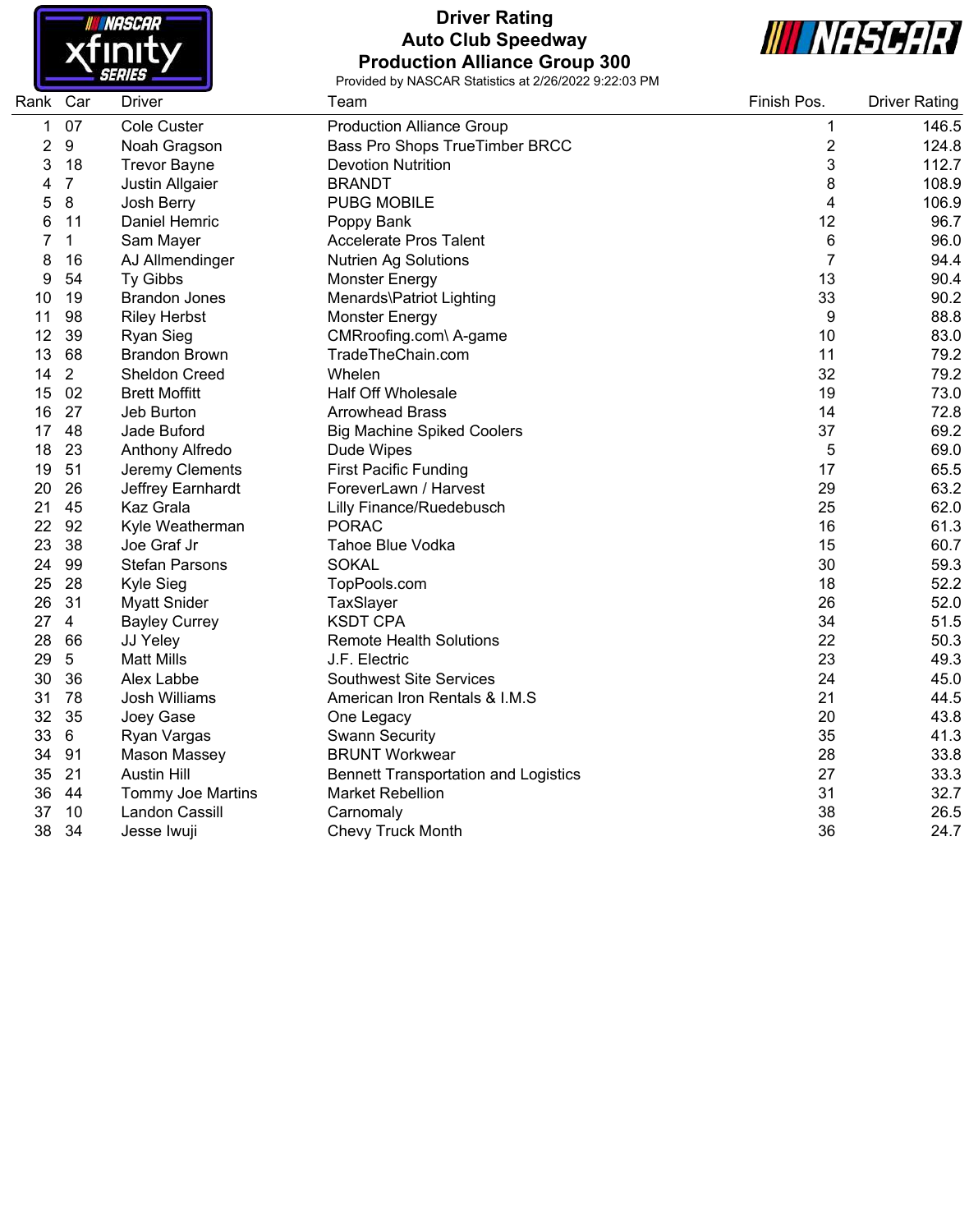

#### **Fastest Drivers Early In A Run Auto Club Speedway Production Alliance Group 300**



| Rank<br>Car | <b>Driver</b>        | Team                                        | Laps | Finish Pos. | Speed   |
|-------------|----------------------|---------------------------------------------|------|-------------|---------|
| 07          | <b>Cole Custer</b>   | <b>Production Alliance Group</b>            | 165  | 1           | 173.783 |
| 9           | Noah Gragson         | Bass Pro Shops TrueTimber BRCC              | 165  | 2           | 173.750 |
| 7           | Justin Allgaier      | <b>BRANDT</b>                               | 165  | 8           | 172.115 |
| 8           | Josh Berry           | <b>PUBG MOBILE</b>                          | 165  | 4           | 172.000 |
| 18          | <b>Trevor Bayne</b>  | <b>Devotion Nutrition</b>                   | 165  | 3           | 171.818 |
| 11          | Daniel Hemric        | Poppy Bank                                  | 165  | 12          | 171.497 |
| 1           | Sam Mayer            | <b>Accelerate Pros Talent</b>               | 165  | 6           | 171.180 |
| 39          | <b>Ryan Sieg</b>     | CMRroofing.com\ A-game                      | 165  | 10          | 170.218 |
| 98          | <b>Riley Herbst</b>  | <b>Monster Energy</b>                       | 165  | 9           | 170.141 |
| 68          | <b>Brandon Brown</b> | TradeTheChain.com                           | 165  | 11          | 168.551 |
| 92          | Kyle Weatherman      | <b>PORAC</b>                                | 165  | 16          | 168.054 |
| 51          | Jeremy Clements      | <b>First Pacific Funding</b>                | 165  | 17          | 167.486 |
| 28          | Kyle Sieg            | TopPools.com                                | 165  | 18          | 166.674 |
| 45          | Kaz Grala            | Lilly Finance/Ruedebusch                    | 163  | 25          | 166.331 |
| 38          | Joe Graf Jr          | <b>Tahoe Blue Vodka</b>                     | 165  | 15          | 166.315 |
| 35          | Joey Gase            | One Legacy                                  | 165  | 20          | 165.395 |
| 5           | <b>Matt Mills</b>    | J.F. Electric                               | 165  | 23          | 164.953 |
| 66          | JJ Yeley             | <b>Remote Health Solutions</b>              | 165  | 22          | 148.585 |
| 26          | Jeffrey Earnhardt    | ForeverLawn / Harvest                       | 161  | 29          | 143.475 |
| 31          | <b>Myatt Snider</b>  | TaxSlayer                                   | 163  | 26          | 141.856 |
| 21          | <b>Austin Hill</b>   | <b>Bennett Transportation and Logistics</b> | 162  | 27          | 141.494 |
| 91          | Mason Massey         | <b>BRUNT Workwear</b>                       | 162  | 28          | 141.482 |
| 16          | AJ Allmendinger      | <b>Nutrien Ag Solutions</b>                 | 165  | 7           | 141.324 |
| 23          | Anthony Alfredo      | Dude Wipes                                  | 165  | 5           | 141.184 |
| 02          | <b>Brett Moffitt</b> | <b>Half Off Wholesale</b>                   | 165  | 19          | 139.864 |
| 27          | Jeb Burton           | <b>Arrowhead Brass</b>                      | 165  | 14          | 139.357 |
| 36          | Alex Labbe           | <b>Southwest Site Services</b>              | 165  | 24          | 137.775 |
| 54          | <b>Ty Gibbs</b>      | <b>Monster Energy</b>                       | 165  | 13          | 137.379 |
| 78          | <b>Josh Williams</b> | American Iron Rentals & I.M.S               | 165  | 21          | 136.992 |
|             |                      |                                             |      |             |         |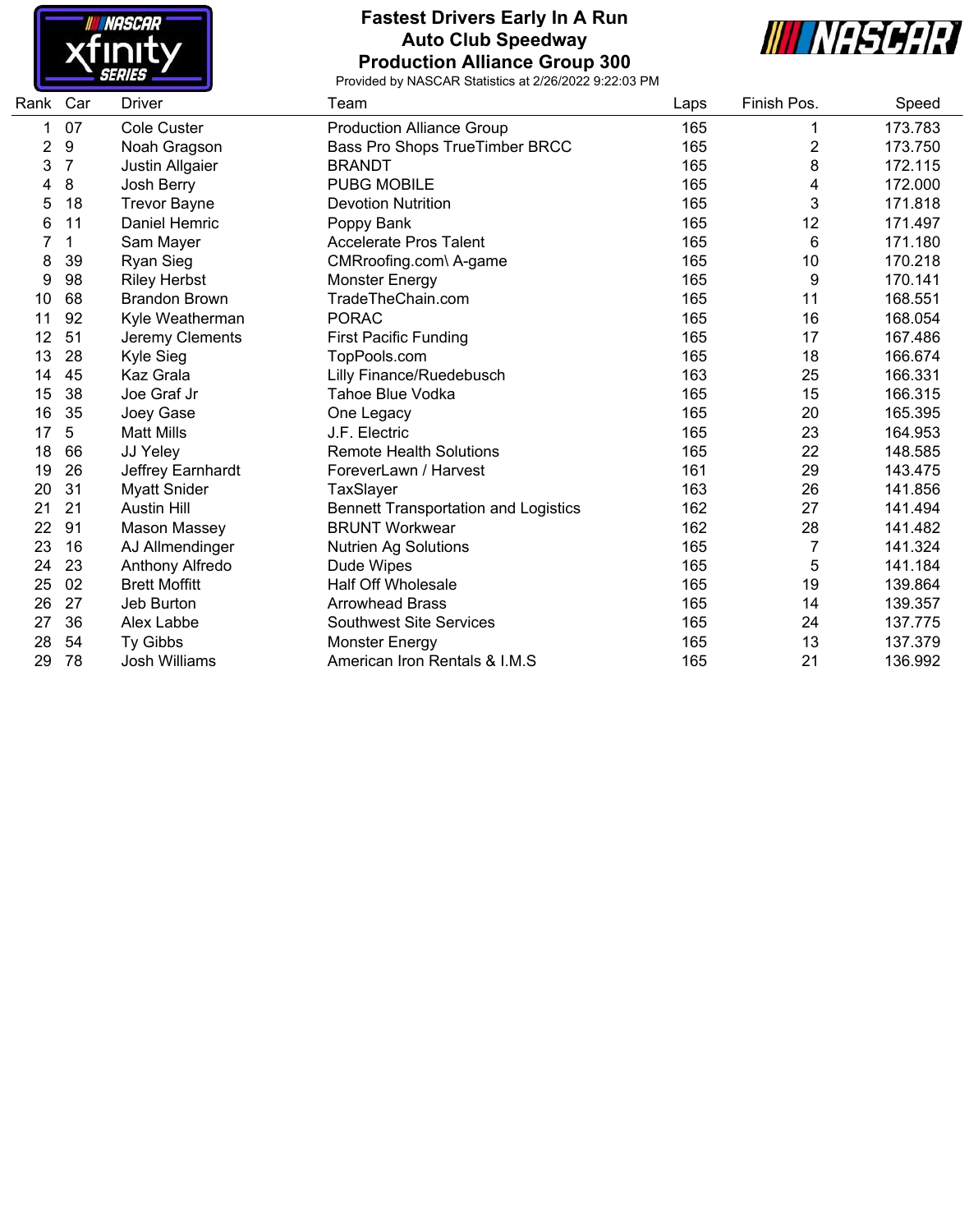

### **Fastest Drivers Late In A Run Auto Club Speedway Production Alliance Group 300**



| Rank | Car | Driver               | Team                                        | Laps | Finish Pos. | Speed   |
|------|-----|----------------------|---------------------------------------------|------|-------------|---------|
| 1    | 54  | Ty Gibbs             | <b>Monster Energy</b>                       | 165  | 13          | 166.447 |
| 2    | 16  | AJ Allmendinger      | <b>Nutrien Ag Solutions</b>                 | 165  | 7           | 165.927 |
| 3    | 26  | Jeffrey Earnhardt    | ForeverLawn / Harvest                       | 161  | 29          | 164.627 |
|      | 02  | <b>Brett Moffitt</b> | <b>Half Off Wholesale</b>                   | 165  | 19          | 164.521 |
| 5    | 51  | Jeremy Clements      | <b>First Pacific Funding</b>                | 165  | 17          | 164.369 |
| 6    | 45  | Kaz Grala            | <b>Lilly Finance/Ruedebusch</b>             | 163  | 25          | 164.150 |
|      | 23  | Anthony Alfredo      | Dude Wipes                                  | 165  | 5           | 163.768 |
| 8    | 27  | Jeb Burton           | <b>Arrowhead Brass</b>                      | 165  | 14          | 163.722 |
| 9    | 38  | Joe Graf Jr          | Tahoe Blue Vodka                            | 165  | 15          | 163.479 |
| 10   | 31  | <b>Myatt Snider</b>  | TaxSlayer                                   | 163  | 26          | 162.590 |
| 11   | 28  | Kyle Sieg            | TopPools.com                                | 165  | 18          | 162.588 |
| 12   | 5   | <b>Matt Mills</b>    | J.F. Electric                               | 165  | 23          | 162.096 |
| 13   | 36  | Alex Labbe           | <b>Southwest Site Services</b>              | 165  | 24          | 162.006 |
| 14   | 35  | Joey Gase            | One Legacy                                  | 165  | 20          | 161.742 |
| 15   | 92  | Kyle Weatherman      | <b>PORAC</b>                                | 165  | 16          | 161.403 |
| 16   | 78  | <b>Josh Williams</b> | American Iron Rentals & I.M.S               | 165  | 21          | 160.897 |
| 17   | 66  | JJ Yeley             | <b>Remote Health Solutions</b>              | 165  | 22          | 160.604 |
| 18   | 91  | Mason Massey         | <b>BRUNT Workwear</b>                       | 162  | 28          | 160.179 |
| 19   | 21  | <b>Austin Hill</b>   | <b>Bennett Transportation and Logistics</b> | 162  | 27          | 160.027 |
| 20   | 98  | <b>Riley Herbst</b>  | <b>Monster Energy</b>                       | 165  | 9           | 154.588 |
| 21   | 11  | Daniel Hemric        | Poppy Bank                                  | 165  | 12          | 154.538 |
| 22   | 8   | Josh Berry           | <b>PUBG MOBILE</b>                          | 165  | 4           | 154.387 |
| 23   | 1   | Sam Mayer            | <b>Accelerate Pros Talent</b>               | 165  | 6           | 154.238 |
| 24   | 39  | Ryan Sieg            | CMRroofing.com\ A-game                      | 165  | 10          | 152.392 |
| 25   | 68  | <b>Brandon Brown</b> | TradeTheChain.com                           | 165  | 11          | 151.395 |
| 26   | 07  | <b>Cole Custer</b>   | <b>Production Alliance Group</b>            | 165  | 1           | 144.301 |
| 27   | 9   | Noah Gragson         | Bass Pro Shops TrueTimber BRCC              | 165  | 2           | 143.985 |
| 28   | 7   | Justin Allgaier      | <b>BRANDT</b>                               | 165  | 8           | 143.308 |
| 29   | 18  | <b>Trevor Bayne</b>  | <b>Devotion Nutrition</b>                   | 165  | 3           | 142.362 |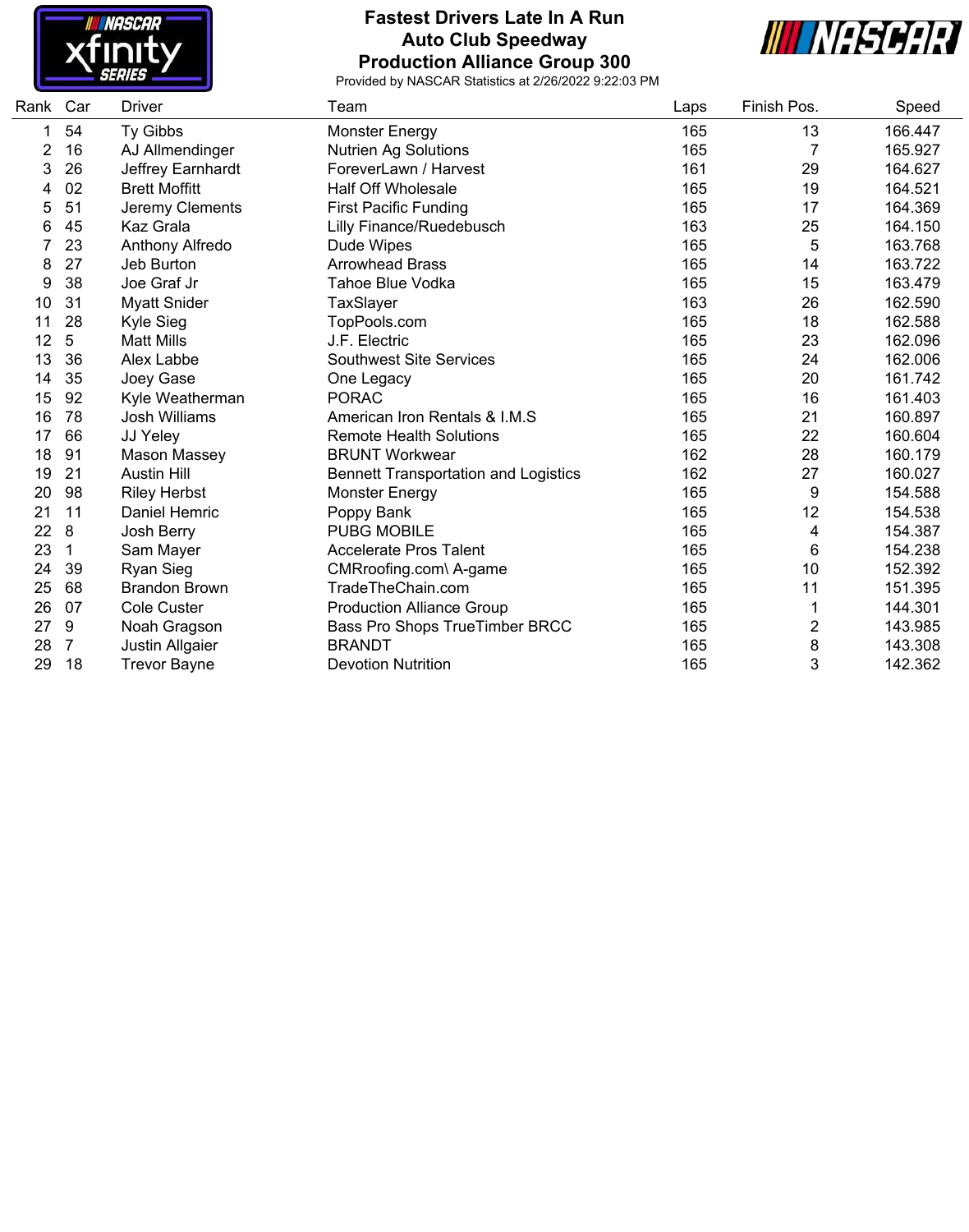

## **Fastest Laps Run Auto Club Speedway Production Alliance Group 300**



| Rank Car |       | <b>Driver</b>        | Геаm                             | Percentage | Finish Pos. | Laps |
|----------|-------|----------------------|----------------------------------|------------|-------------|------|
|          | 1 07  | Cole Custer          | <b>Production Alliance Group</b> | 40.5       |             | 36   |
|          | 2 9   | Noah Gragson         | Bass Pro Shops TrueTimber BRCC   | 21.4       |             | 19   |
|          | 3, 16 | AJ Allmendinger      | <b>Nutrien Ag Solutions</b>      | 13.5       |             | 12   |
|          | 4 18  | <b>Trevor Bayne</b>  | <b>Devotion Nutrition</b>        | 11.2       |             | 10   |
|          | 5 98  | <b>Riley Herbst</b>  | Monster Energy                   | 6.7        | 9           | 6    |
|          | 6 19  | <b>Brandon Jones</b> | Menards\Patriot Lighting         | 6.7        | 33          | 6    |
|          | 7 54  | Ty Gibbs             | Monster Energy                   | 2.3        | 13          |      |
|          | 8 8   | Josh Berry           | <b>PUBG MOBILE</b>               | 1.1        | 4           |      |
|          | 9 11  | Daniel Hemric        | Poppy Bank                       | 1.1        | 12          |      |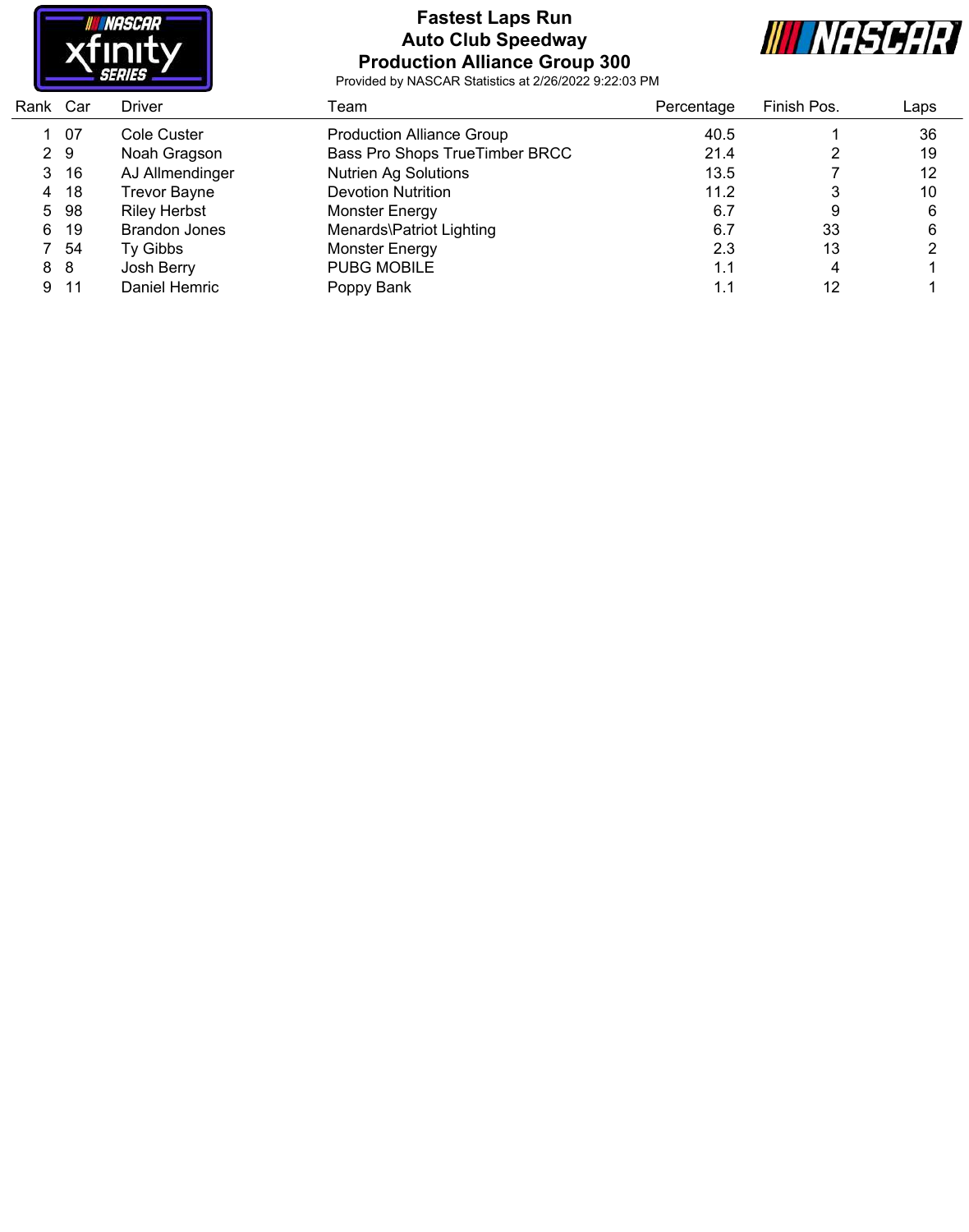

# **Fastest on Restarts Auto Club Speedway Production Alliance Group 300**



| Rank Car |                | Driver                   | Team                                        | Finish Pos.    | Average Speed |
|----------|----------------|--------------------------|---------------------------------------------|----------------|---------------|
| 1        | 10             | Landon Cassill           | Carnomaly                                   | 38             | 171.198       |
| 2        | 19             | <b>Brandon Jones</b>     | Menards\Patriot Lighting                    | 33             | 168.936       |
| 3        | $\overline{2}$ | <b>Sheldon Creed</b>     | Whelen                                      | 32             | 167.804       |
| 4        | 48             | Jade Buford              | <b>Big Machine Spiked Coolers</b>           | 37             | 166.467       |
| 5        | 6              | Ryan Vargas              | <b>Swann Security</b>                       | 35             | 163.488       |
| 6        | 07             | <b>Cole Custer</b>       | <b>Production Alliance Group</b>            | $\mathbf 1$    | 114.375       |
| 7        | 9              | Noah Gragson             | Bass Pro Shops TrueTimber BRCC              | $\overline{c}$ | 114.214       |
| 8        | $\overline{7}$ | Justin Allgaier          | <b>BRANDT</b>                               | 8              | 113.869       |
| 9        | 18             | <b>Trevor Bayne</b>      | <b>Devotion Nutrition</b>                   | 3              | 113.731       |
| 10       | 8              | Josh Berry               | <b>PUBG MOBILE</b>                          | 4              | 113.642       |
| 11       | 66             | JJ Yeley                 | <b>Remote Health Solutions</b>              | 22             | 113.548       |
| 12       | 11             | Daniel Hemric            | Poppy Bank                                  | 12             | 113.475       |
| 13       | 1              | Sam Mayer                | <b>Accelerate Pros Talent</b>               | 6              | 113.366       |
| 14       | 54             | Ty Gibbs                 | <b>Monster Energy</b>                       | 13             | 113.209       |
| 15       | 98             | <b>Riley Herbst</b>      | <b>Monster Energy</b>                       | 9              | 113.187       |
| 16       | 39             | Ryan Sieg                | CMRroofing.com\ A-game                      | 10             | 112.831       |
| 17       | 26             | Jeffrey Earnhardt        | ForeverLawn / Harvest                       | 29             | 112.516       |
| 18       | 02             | <b>Brett Moffitt</b>     | <b>Half Off Wholesale</b>                   | 19             | 112.462       |
| 19       | 68             | <b>Brandon Brown</b>     | TradeTheChain.com                           | 11             | 112.377       |
| 20       | 27             | Jeb Burton               | <b>Arrowhead Brass</b>                      | 14             | 112.229       |
| 21       | 51             | Jeremy Clements          | <b>First Pacific Funding</b>                | 17             | 111.968       |
| 22       | 92             | Kyle Weatherman          | <b>PORAC</b>                                | 16             | 111.724       |
| 23       | 38             | Joe Graf Jr              | Tahoe Blue Vodka                            | 15             | 111.670       |
| 24       | 23             | Anthony Alfredo          | Dude Wipes                                  | 5              | 111.573       |
| 25       | 28             | Kyle Sieg                | TopPools.com                                | 18             | 111.491       |
| 26       | 35             | Joey Gase                | One Legacy                                  | 20             | 111.153       |
| 27       | 45             | Kaz Grala                | <b>Lilly Finance/Ruedebusch</b>             | 25             | 110.822       |
| 28       | 78             | <b>Josh Williams</b>     | American Iron Rentals & I.M.S               | 21             | 110.803       |
| 29       | 99             | <b>Stefan Parsons</b>    | <b>SOKAL</b>                                | 30             | 110.729       |
| 30       | $5\,$          | <b>Matt Mills</b>        | J.F. Electric                               | 23             | 110.605       |
| 31       | 16             | AJ Allmendinger          | <b>Nutrien Ag Solutions</b>                 | $\overline{7}$ | 110.523       |
| 32       | 36             | Alex Labbe               | <b>Southwest Site Services</b>              | 24             | 109.807       |
| 33       | 31             | <b>Myatt Snider</b>      | TaxSlayer                                   | 26             | 109.366       |
| 34       | 21             | <b>Austin Hill</b>       | <b>Bennett Transportation and Logistics</b> | 27             | 108.679       |
| 35       | 91             | <b>Mason Massey</b>      | <b>BRUNT Workwear</b>                       | 28             | 108.306       |
| 36       | $\overline{4}$ | <b>Bayley Currey</b>     | <b>KSDT CPA</b>                             | 34             | 103.672       |
| 37       | 34             | Jesse Iwuji              | Chevy Truck Month                           | 36             | 100.481       |
| 38       | 44             | <b>Tommy Joe Martins</b> | <b>Market Rebellion</b>                     | 31             | 99.553        |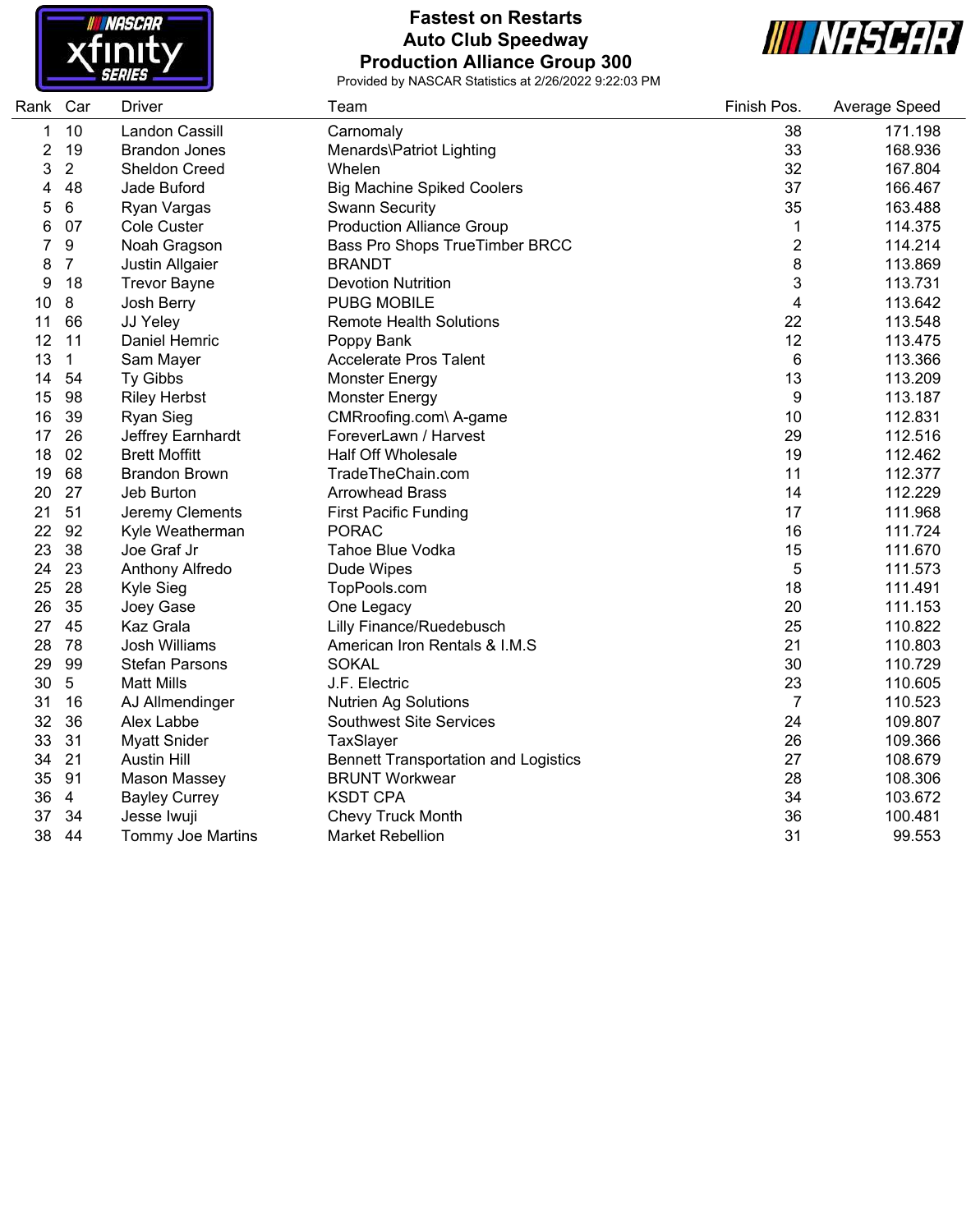

### **Green Flag Passes Auto Club Speedway Production Alliance Group 300**



| Rank Car |                | <b>Driver</b>            | Team                                        | Finish Pos.    | <b>Green Flag Passes</b> |
|----------|----------------|--------------------------|---------------------------------------------|----------------|--------------------------|
| 1        | 51             | Jeremy Clements          | <b>First Pacific Funding</b>                | 17             | 109                      |
| 2        | 38             | Joe Graf Jr              | Tahoe Blue Vodka                            | 15             | 108                      |
| 3        | 26             | Jeffrey Earnhardt        | ForeverLawn / Harvest                       | 29             | 105                      |
| 4        | 54             | Ty Gibbs                 | <b>Monster Energy</b>                       | 13             | 99                       |
| 5        | 68             | <b>Brandon Brown</b>     | TradeTheChain.com                           | 11             | 91                       |
| 6        | 1              | Sam Mayer                | <b>Accelerate Pros Talent</b>               | 6              | 90                       |
|          | 39             | <b>Ryan Sieg</b>         | CMRroofing.com\ A-game                      | 10             | 85                       |
| 8        | 27             | Jeb Burton               | <b>Arrowhead Brass</b>                      | 14             | 85                       |
| 9        | 99             | <b>Stefan Parsons</b>    | <b>SOKAL</b>                                | 30             | 84                       |
| 10       | $\overline{2}$ | Sheldon Creed            | Whelen                                      | 32             | 80                       |
| 11       | 19             | <b>Brandon Jones</b>     | Menards\Patriot Lighting                    | 33             | 78                       |
| 12       | 28             | Kyle Sieg                | TopPools.com                                | 18             | 76                       |
| 13       | 23             | Anthony Alfredo          | Dude Wipes                                  | 5              | 73                       |
| 14       | 92             | Kyle Weatherman          | <b>PORAC</b>                                | 16             | 73                       |
| 15       | 35             | Joey Gase                | One Legacy                                  | 20             | 72                       |
| 16       | 02             | <b>Brett Moffitt</b>     | <b>Half Off Wholesale</b>                   | 19             | 71                       |
| 17       | 66             | JJ Yeley                 | <b>Remote Health Solutions</b>              | 22             | 67                       |
| 18       | 5              | <b>Matt Mills</b>        | J.F. Electric                               | 23             | 65                       |
| 19       | 11             | Daniel Hemric            | Poppy Bank                                  | 12             | 64                       |
| 20       | 16             | AJ Allmendinger          | <b>Nutrien Ag Solutions</b>                 | 7              | 62                       |
| 21       | 98             | <b>Riley Herbst</b>      | <b>Monster Energy</b>                       | 9              | 60                       |
| 22       | 48             | Jade Buford              | <b>Big Machine Spiked Coolers</b>           | 37             | 60                       |
| 23       | $\overline{7}$ | Justin Allgaier          | <b>BRANDT</b>                               | 8              | 59                       |
| 24       | 31             | <b>Myatt Snider</b>      | TaxSlayer                                   | 26             | 58                       |
| 25       | 78             | Josh Williams            | American Iron Rentals & I.M.S               | 21             | 54                       |
| 26       | 45             | Kaz Grala                | Lilly Finance/Ruedebusch                    | 25             | 53                       |
| 27       | 8              | Josh Berry               | <b>PUBG MOBILE</b>                          | 4              | 47                       |
| 28       | 18             | <b>Trevor Bayne</b>      | <b>Devotion Nutrition</b>                   | 3              | 45                       |
| 29       | 6              | Ryan Vargas              | <b>Swann Security</b>                       | 35             | 44                       |
| 30       | 07             | <b>Cole Custer</b>       | <b>Production Alliance Group</b>            | 1              | 40                       |
| 31       | 9              | Noah Gragson             | Bass Pro Shops TrueTimber BRCC              | $\overline{2}$ | 39                       |
| 32       | 91             | Mason Massey             | <b>BRUNT Workwear</b>                       | 28             | 37                       |
| 33       | $\overline{4}$ | <b>Bayley Currey</b>     | <b>KSDT CPA</b>                             | 34             | 35                       |
| 34       | 36             | Alex Labbe               | <b>Southwest Site Services</b>              | 24             | 32                       |
| 35       | 44             | <b>Tommy Joe Martins</b> | <b>Market Rebellion</b>                     | 31             | 22                       |
| 36       | 21             | <b>Austin Hill</b>       | <b>Bennett Transportation and Logistics</b> | 27             | 10                       |
| 37       | 10             | Landon Cassill           | Carnomaly                                   | 38             | 3                        |
| 38       | 34             | Jesse Iwuji              | <b>Chevy Truck Month</b>                    | 36             | 1                        |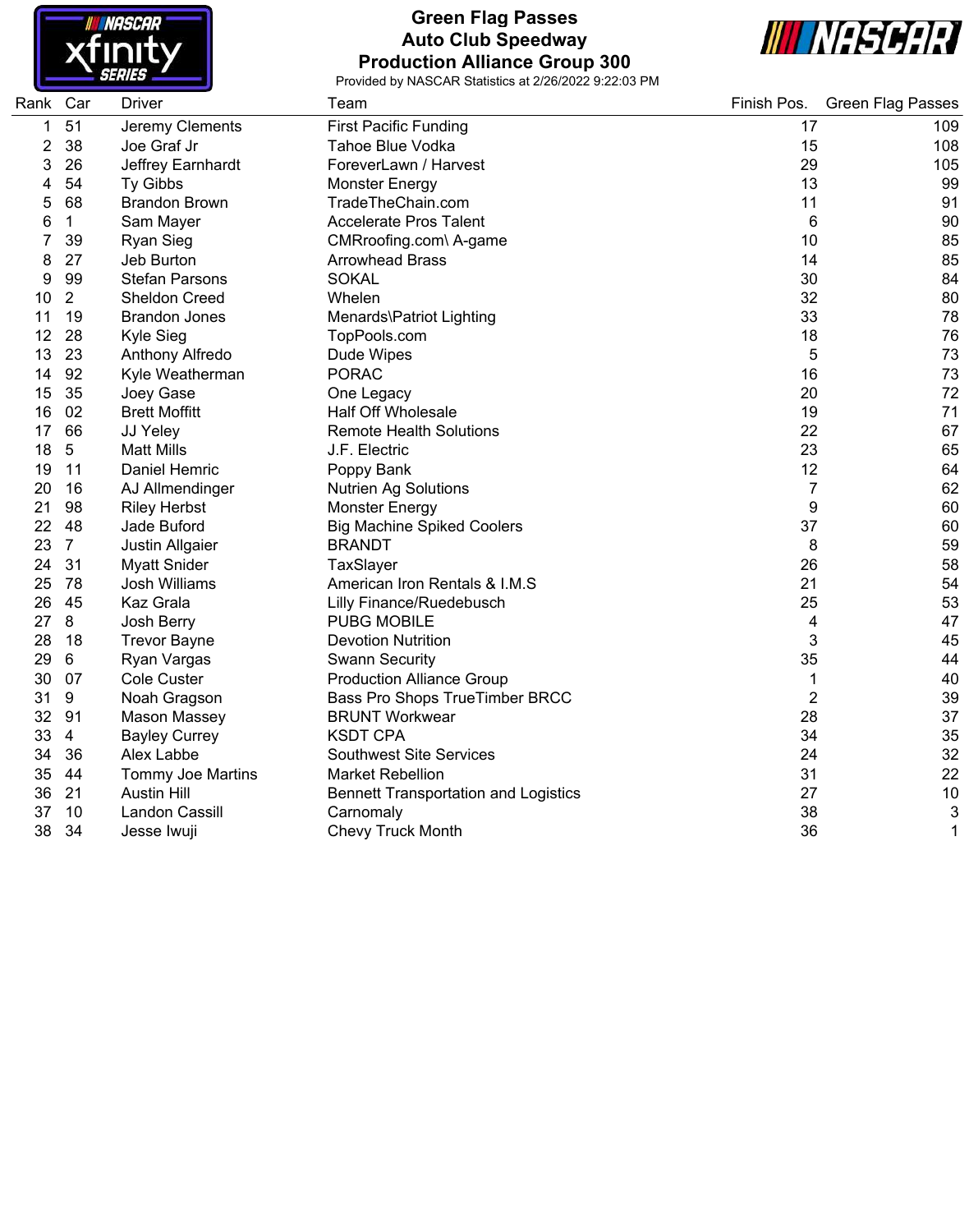

## **Green Flag Speed Auto Club Speedway Production Alliance Group 300**



e e

| Rank | Car            | <b>Driver</b>            | Team                                        | Finish Pos.    | <b>Green Flag Speed</b> |
|------|----------------|--------------------------|---------------------------------------------|----------------|-------------------------|
| 1    | 10             | <b>Landon Cassill</b>    | Carnomaly                                   | 38             | 171.265                 |
| 2    | 19             | <b>Brandon Jones</b>     | Menards\Patriot Lighting                    | 33             | 169.039                 |
| 3    | $\overline{2}$ | <b>Sheldon Creed</b>     | Whelen                                      | 32             | 167.946                 |
| 4    | 07             | <b>Cole Custer</b>       | <b>Production Alliance Group</b>            | 1              | 167.027                 |
| 5    | $9\,$          | Noah Gragson             | Bass Pro Shops TrueTimber BRCC              | $\overline{2}$ | 166.866                 |
| 6    | 48             | Jade Buford              | <b>Big Machine Spiked Coolers</b>           | 37             | 166.541                 |
| 7    | $\overline{7}$ | Justin Allgaier          | <b>BRANDT</b>                               | 8              | 166.235                 |
| 8    | $\bf 8$        | Josh Berry               | <b>PUBG MOBILE</b>                          | 4              | 165.740                 |
| 9    | 18             | <b>Trevor Bayne</b>      | <b>Devotion Nutrition</b>                   | 3              | 165.689                 |
| 10   | 11             | Daniel Hemric            | Poppy Bank                                  | 12             | 165.533                 |
| 11   | 99             | <b>Stefan Parsons</b>    | <b>SOKAL</b>                                | 30             | 165.328                 |
| 12   | 54             | Ty Gibbs                 | <b>Monster Energy</b>                       | 13             | 165.313                 |
| 13   | 1              | Sam Mayer                | <b>Accelerate Pros Talent</b>               | 6              | 165.194                 |
| 14   | 98             | <b>Riley Herbst</b>      | <b>Monster Energy</b>                       | 9              | 165.027                 |
| 15   | 16             | AJ Allmendinger          | <b>Nutrien Ag Solutions</b>                 | $\overline{7}$ | 164.846                 |
| 16   | 26             | Jeffrey Earnhardt        | ForeverLawn / Harvest                       | 29             | 163.975                 |
| 17   | 39             | Ryan Sieg                | CMRroofing.com\ A-game                      | 10             | 163.881                 |
| 18   | 02             | <b>Brett Moffitt</b>     | <b>Half Off Wholesale</b>                   | 19             | 163.791                 |
| 19   | 6              | Ryan Vargas              | <b>Swann Security</b>                       | 35             | 163.687                 |
| 20   | 68             | <b>Brandon Brown</b>     | TradeTheChain.com                           | 11             | 162.913                 |
| 21   | 51             | Jeremy Clements          | <b>First Pacific Funding</b>                | 17             | 162.836                 |
| 22   | 27             | Jeb Burton               | <b>Arrowhead Brass</b>                      | 14             | 162.811                 |
| 23   | 45             | Kaz Grala                | Lilly Finance/Ruedebusch                    | 25             | 162.178                 |
| 24   | 38             | Joe Graf Jr              | Tahoe Blue Vodka                            | 15             | 161.885                 |
| 25   | 92             | Kyle Weatherman          | <b>PORAC</b>                                | 16             | 161.661                 |
| 26   | 31             | <b>Myatt Snider</b>      | TaxSlayer                                   | 26             | 161.397                 |
| 27   | 28             | Kyle Sieg                | TopPools.com                                | 18             | 161.390                 |
| 28   | 66             | JJ Yeley                 | <b>Remote Health Solutions</b>              | 22             | 161.257                 |
| 29   | 4              | <b>Bayley Currey</b>     | <b>KSDT CPA</b>                             | 34             | 161.170                 |
| 30   | 23             | Anthony Alfredo          | Dude Wipes                                  | 5              | 161.042                 |
| 31   | 36             | Alex Labbe               | <b>Southwest Site Services</b>              | 24             | 160.923                 |
| 32   | $5\,$          | <b>Matt Mills</b>        | J.F. Electric                               | 23             | 160.913                 |
| 33   | 78             | Josh Williams            | American Iron Rentals & I.M.S               | 21             | 160.901                 |
| 34   | 35             | Joey Gase                | One Legacy                                  | 20             | 160.887                 |
| 35   | 21             | <b>Austin Hill</b>       | <b>Bennett Transportation and Logistics</b> | 27             | 160.271                 |
| 36   | 91             | Mason Massey             | <b>BRUNT Workwear</b>                       | 28             | 160.066                 |
| 37   | 44             | <b>Tommy Joe Martins</b> | <b>Market Rebellion</b>                     | 31             | 156.027                 |
| 38   | 34             | Jesse Iwuji              | <b>Chevy Truck Month</b>                    | 36             | 154.955                 |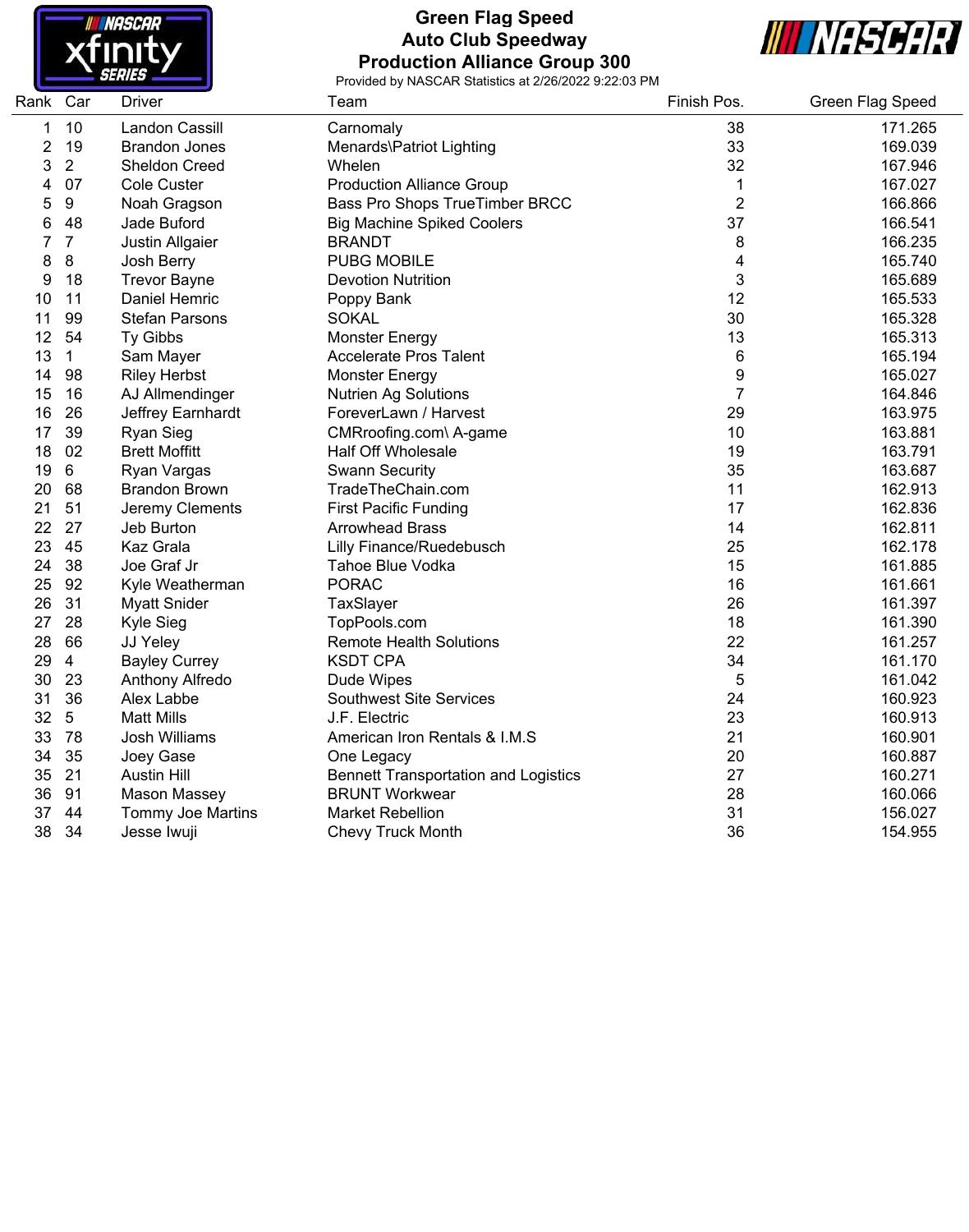

## **Laps in Top 15 Auto Club Speedway Production Alliance Group 300**



| Rank | Car            | <b>Driver</b>         | Team                                        | Percentage | Finish Pos.    | Laps           |
|------|----------------|-----------------------|---------------------------------------------|------------|----------------|----------------|
| 1    | 9              | Noah Gragson          | Bass Pro Shops TrueTimber BRCC              | 100.0      | $\overline{2}$ | 165            |
| 2    | 18             | <b>Trevor Bayne</b>   | <b>Devotion Nutrition</b>                   | 100.0      | 3              | 165            |
| 3    | 8              | Josh Berry            | <b>PUBG MOBILE</b>                          | 100.0      | 4              | 165            |
|      | 7              | Justin Allgaier       | <b>BRANDT</b>                               | 100.0      | 8              | 165            |
| 5    | 11             | Daniel Hemric         | Poppy Bank                                  | 100.0      | 12             | 165            |
| 6    | 1              | Sam Mayer             | <b>Accelerate Pros Talent</b>               | 98.8       | 6              | 163            |
|      | 07             | <b>Cole Custer</b>    | <b>Production Alliance Group</b>            | 97.6       |                | 161            |
| 8    | 98             | <b>Riley Herbst</b>   | <b>Monster Energy</b>                       | 96.4       | 9              | 159            |
| 9    | 19             | <b>Brandon Jones</b>  | Menards\Patriot Lighting                    | 86.1       | 33             | 142            |
| 10   | 54             | Ty Gibbs              | Monster Energy                              | 81.8       | 13             | 135            |
| 11   | $\overline{2}$ | <b>Sheldon Creed</b>  | Whelen                                      | 80.6       | 32             | 133            |
| 12   | 39             | <b>Ryan Sieg</b>      | CMRroofing.com\ A-game                      | 79.4       | 10             | 131            |
| 13   | 68             | <b>Brandon Brown</b>  | TradeTheChain.com                           | 66.7       | 11             | 110            |
| 14   | 02             | <b>Brett Moffitt</b>  | <b>Half Off Wholesale</b>                   | 55.2       | 19             | 91             |
| 15   | 16             | AJ Allmendinger       | <b>Nutrien Ag Solutions</b>                 | 54.6       | 7              | 90             |
| 16   | 48             | Jade Buford           | <b>Big Machine Spiked Coolers</b>           | 43.6       | 37             | 72             |
| 17   | 27             | Jeb Burton            | <b>Arrowhead Brass</b>                      | 27.9       | 14             | 46             |
| 18   | 51             | Jeremy Clements       | <b>First Pacific Funding</b>                | 26.7       | 17             | 44             |
| 19   | 26             | Jeffrey Earnhardt     | ForeverLawn / Harvest                       | 23.6       | 29             | 39             |
| 20   | 23             | Anthony Alfredo       | Dude Wipes                                  | 19.4       | 5              | 32             |
| 21   | 45             | Kaz Grala             | Lilly Finance/Ruedebusch                    | 17.6       | 25             | 29             |
| 22   | 92             | Kyle Weatherman       | <b>PORAC</b>                                | 17.0       | 16             | 28             |
| 23   | 28             | Kyle Sieg             | TopPools.com                                | 7.9        | 18             | 13             |
| 24   | 38             | Joe Graf Jr           | Tahoe Blue Vodka                            | 4.2        | 15             | $\overline{7}$ |
| 25   | 10             | Landon Cassill        | Carnomaly                                   | 3.6        | 38             | 6              |
| 26   | 66             | JJ Yeley              | <b>Remote Health Solutions</b>              | 3.0        | 22             | 5              |
| 27   | 31             | <b>Myatt Snider</b>   | TaxSlayer                                   | 3.0        | 26             | 5              |
| 28   | 99             | <b>Stefan Parsons</b> | <b>SOKAL</b>                                | 2.4        | 30             | 4              |
| 29   | 4              | <b>Bayley Currey</b>  | <b>KSDT CPA</b>                             | 1.8        | 34             | 3              |
| 30   | 21             | <b>Austin Hill</b>    | <b>Bennett Transportation and Logistics</b> | 1.2        | 27             | $\overline{2}$ |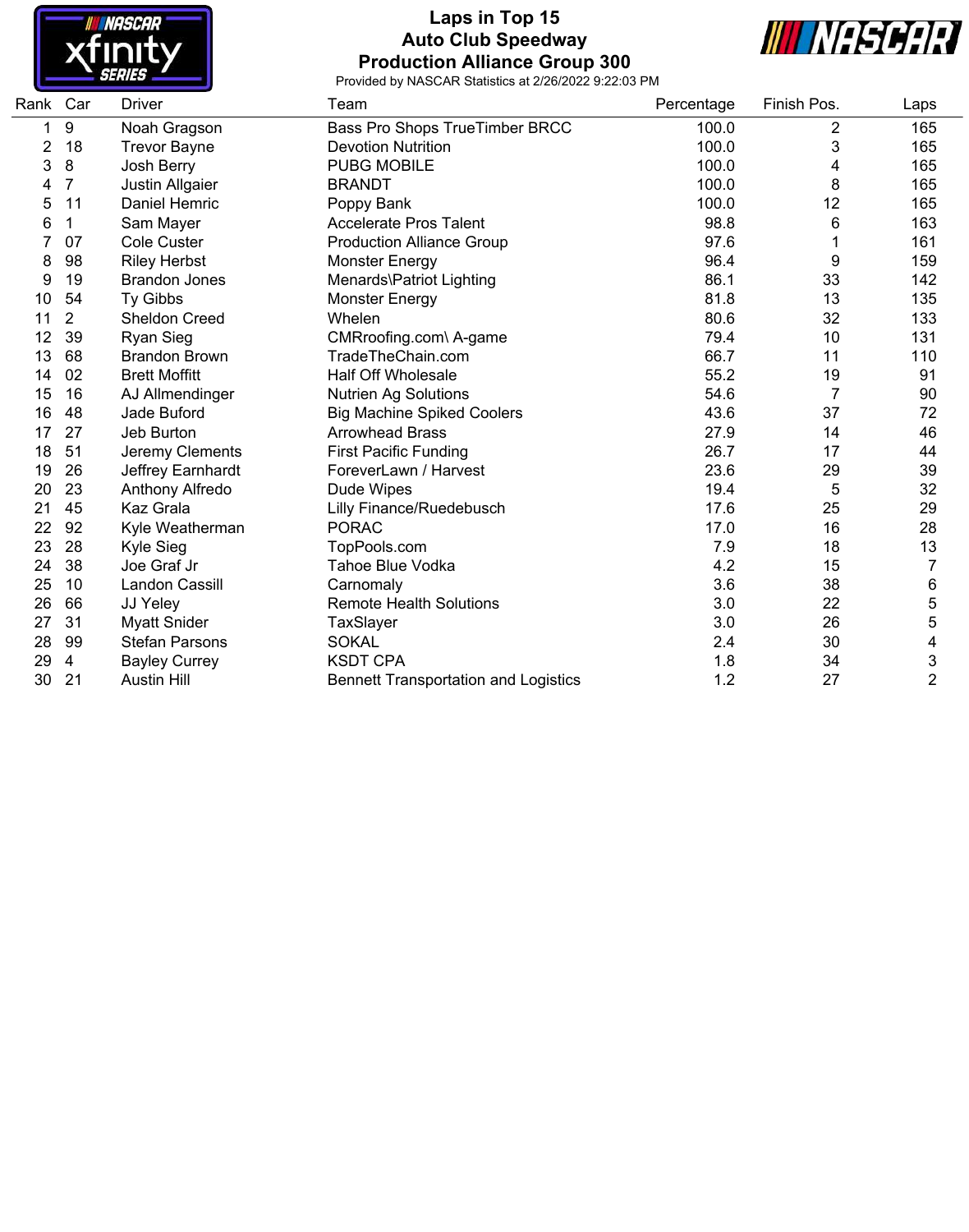

### **Laps Led Auto Club Speedway Production Alliance Group 300**



| Rank Car |      | Driver               | Геаm                             | Percentage | Finish Pos. | Laps |  |
|----------|------|----------------------|----------------------------------|------------|-------------|------|--|
|          | 07   | Cole Custer          | <b>Production Alliance Group</b> | 48.48      |             | 80   |  |
| 2 9      |      | Noah Gragson         | Bass Pro Shops TrueTimber BRCC   | 15.15      |             | 25   |  |
| 3        | -18  | <b>Trevor Bayne</b>  | <b>Devotion Nutrition</b>        | 14.55      | 3           | 24   |  |
| 4        | -16  | AJ Allmendinger      | <b>Nutrien Ag Solutions</b>      | 7.88       |             | 13   |  |
| 5        | - 11 | Daniel Hemric        | Poppy Bank                       | 6.06       | 12          | 10   |  |
| 6.       |      | Justin Allgaier      | <b>BRANDT</b>                    | 4.24       | 8           |      |  |
|          | -54  | Ty Gibbs             | Monster Energy                   | 1.82       | 13          |      |  |
| 8        | 19   | <b>Brandon Jones</b> | Menards\Patriot Lighting         | 1.94       | 33          |      |  |
|          |      |                      |                                  |            |             |      |  |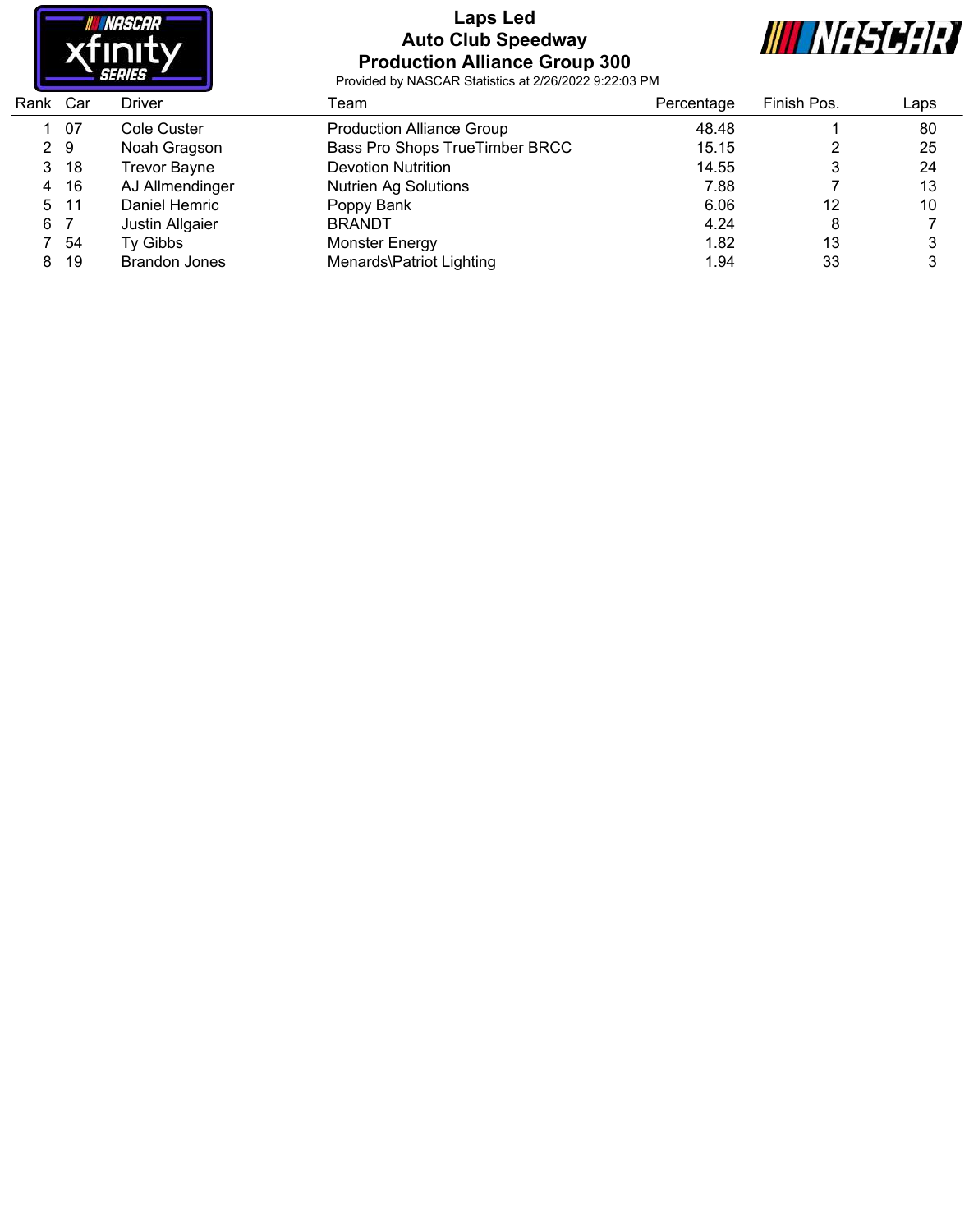

# **Quality Passes Auto Club Speedway Production Alliance Group 300**



| Rank | Car | <b>Driver</b>         | Team                                        | Finish Pos. | <b>Quality Passes</b>     |
|------|-----|-----------------------|---------------------------------------------|-------------|---------------------------|
|      | 54  | Ty Gibbs              | <b>Monster Energy</b>                       | 13          | 64                        |
| 2    | 1   | Sam Mayer             | <b>Accelerate Pros Talent</b>               | 6           | 60                        |
| 3    | 11  | Daniel Hemric         | Poppy Bank                                  | 12          | 60                        |
|      | 19  | <b>Brandon Jones</b>  | Menards\Patriot Lighting                    | 33          | 58                        |
| 5    | 7   | Justin Allgaier       | <b>BRANDT</b>                               | 8           | 55                        |
| 6    | 98  | <b>Riley Herbst</b>   | <b>Monster Energy</b>                       | 9           | 53                        |
|      | 39  | <b>Ryan Sieg</b>      | CMRroofing.com\ A-game                      | 10          | 53                        |
| 8    | 2   | <b>Sheldon Creed</b>  | Whelen                                      | 32          | 48                        |
| 9    | 68  | <b>Brandon Brown</b>  | TradeTheChain.com                           | 11          | 46                        |
| 10   | 18  | <b>Trevor Bayne</b>   | <b>Devotion Nutrition</b>                   | 3           | 44                        |
| 11   | 8   | Josh Berry            | <b>PUBG MOBILE</b>                          | 4           | 43                        |
| 12   | 16  | AJ Allmendinger       | <b>Nutrien Ag Solutions</b>                 |             | 35                        |
| 13   | 07  | <b>Cole Custer</b>    | <b>Production Alliance Group</b>            |             | 34                        |
| 14   | 9   | Noah Gragson          | Bass Pro Shops TrueTimber BRCC              | 2           | 34                        |
| 15   | 48  | Jade Buford           | <b>Big Machine Spiked Coolers</b>           | 37          | 27                        |
| 16   | 51  | Jeremy Clements       | <b>First Pacific Funding</b>                | 17          | 25                        |
| 17   | 02  | <b>Brett Moffitt</b>  | <b>Half Off Wholesale</b>                   | 19          | 25                        |
| 18   | 27  | Jeb Burton            | <b>Arrowhead Brass</b>                      | 14          | 21                        |
| 19   | 26  | Jeffrey Earnhardt     | ForeverLawn / Harvest                       | 29          | 17                        |
| 20   | 45  | Kaz Grala             | Lilly Finance/Ruedebusch                    | 25          | 10                        |
| 21   | 23  | Anthony Alfredo       | Dude Wipes                                  | 5           | 9                         |
| 22   | 4   | <b>Bayley Currey</b>  | <b>KSDT CPA</b>                             | 34          | 6                         |
| 23   | 92  | Kyle Weatherman       | <b>PORAC</b>                                | 16          | $\mathbf 5$               |
| 24   | 31  | <b>Myatt Snider</b>   | TaxSlayer                                   | 26          | 5                         |
| 25   | 99  | <b>Stefan Parsons</b> | <b>SOKAL</b>                                | 30          | $\ensuremath{\mathsf{3}}$ |
| 26   | 10  | <b>Landon Cassill</b> | Carnomaly                                   | 38          | 3                         |
| 27   | 38  | Joe Graf Jr           | <b>Tahoe Blue Vodka</b>                     | 15          | $\boldsymbol{2}$          |
| 28   | 28  | Kyle Sieg             | TopPools.com                                | 18          | $\boldsymbol{2}$          |
| 29   | 66  | JJ Yeley              | <b>Remote Health Solutions</b>              | 22          | $\overline{\mathbf{c}}$   |
| 30   | 36  | Alex Labbe            | <b>Southwest Site Services</b>              | 24          | 1                         |
| 31   | 21  | <b>Austin Hill</b>    | <b>Bennett Transportation and Logistics</b> | 27          | 1                         |